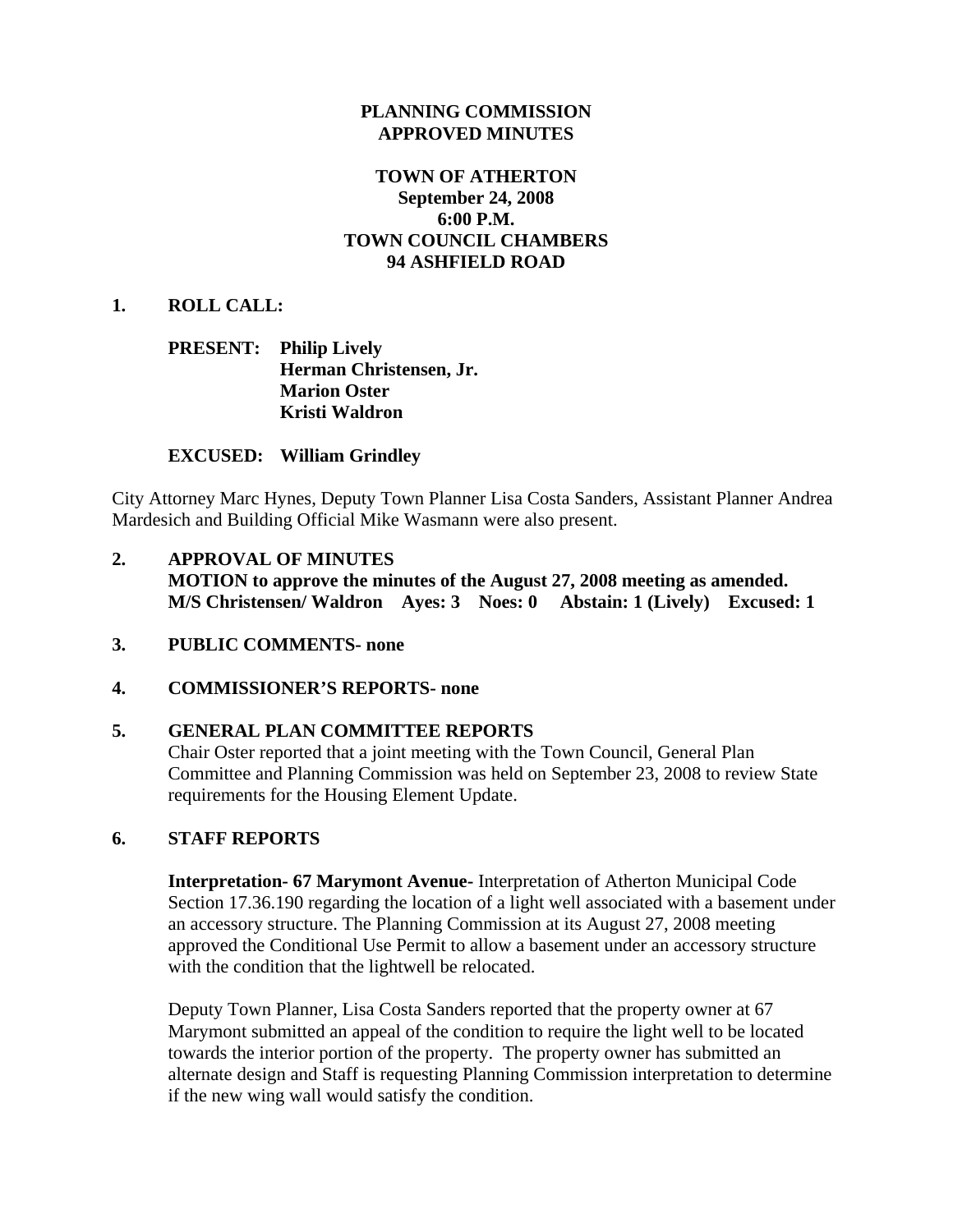September 24, 2008, Approved Planning Commission Minutes Page 2

> Commissioner Lively noted that he had read the previous meetings minutes and would accept the interpretation based upon the size of the lightwell and proposed wing wall.

### OPEN PUBLIC HEARING

John Venverloh, property owner, explained why the condition represented a challenge with the design of the proposed Cabana and Basement and their request to have the Commission interpret their revised proposal.

## CLOSE PUBLIC HEARING

Commissioner Waldron stated that adding the wing wall still did not create an interior lightwell. She expressed concern in granting the Conditional Use Permit as designed with future applications. She further stated that she does not feel the Commission can override the code.

Commissioner Christensen expressed his support for the design as currently presented.

Chair Oster stated that she does not usually like to make exceptions to the code, however based upon the size, distance from property line and newly added wing wall, she would support the design and accept the interpretation.

**MOTION to provide direction to Staff that the new wing wall satisfies the condition to locate the lightwell towards the interior portion of the property for a basement under an accessory structure as proposed by the applicant at 67 Marymont Avenue.** 

**M/S Oster/Christensen Ayes: 3 Noes: 1 (Waldron) Excused: 1** 

Chair Oster advised of the 10-day appeal period.

### **NEW BUSINESS**

**7. Heritage Tree Removal Permit- 2 Cowell Lane-** Heritage Tree Removal Permit to allow the removal of two heritage trees. Atherton Municipal Code Section 8.10.

This item has been withdrawn.

**8. Conditional Use Permit- 242 Oak Grove–**Conditional Use Permit to allow a basement under an accessory structure (guest house). Atherton Municipal Code Section 17.36.190 and Section 17.52.

Assistant Planner, Andrea Mardesich presented the staff report and indicated staff support for the proposal

 Commissioner Lively questioned why the plans indicate three bathrooms when the code is clear there is only one bathroom allowed. Ms. Mardesich replied there had been a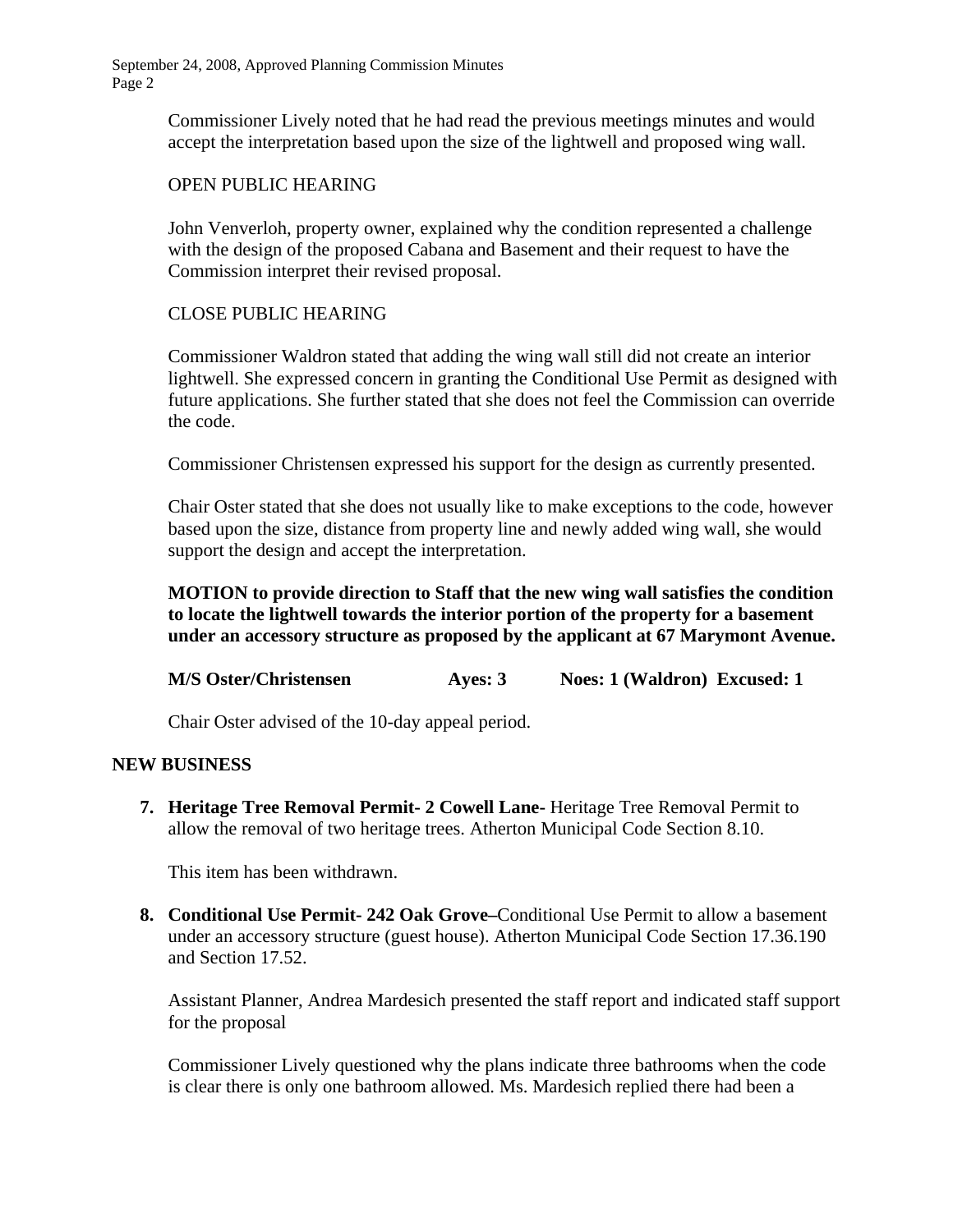September 24, 2008, Approved Planning Commission Minutes Page 3

> miscommunication with the applicant and the set of plans early on. She further noted that design has not changed and the applicant is present to address any other questions.

> Commissioner Christensen stated that building department would address this as part of the permit. Commissioner Christensen further questioned where the construction parking would be.

Commissioner Waldron stated that all of the parking would need to be on the property.

#### OPEN PUBLIC HEARING

 Farhad Ashrafi, Stewart Associates explained that when the Town contacted them, it was their understanding that the issue with the multiple bathrooms could be addressed in the Conditional Use Permit.

 Commissioner Waldron questioned the use of the proposed structure. Mr. Ashrafi indicated that the main purpose is as a guesthouse, but will also be used as a game and exercise room. He further stated that there is no bathroom for the existing pool.

 Chair Oster asked for clarification as to how far the lightwell is from the accessory structure. Mr. Ashrafi indicated the lightwell is 22 feet from the accessory structure. Chair Oster further stated that there are an exceptional amount of beautiful, healthy trees on the property and questioned how they intend to get the equipment on the property without harming these trees. Mr. Ashrafi indicated that one possibility is on the left side of the property, which is owned by Sequoia Union High School District and with their permission they would access through this side area. He further stated that he and the Town Arborist would meet to discuss recommendations to protect the trees.

 Commissioner Lively noted that the rear elevation abuts the fire road and exterior lights are not permitted in accessory structures. Mr. Ashrafi noted that the easement is not a direct property, and if the Commission requests that the skylight be removed, they have no problem but would rather keep it as it provides a source of natural light to the pool bathroom.

 Jeff Housenbold, property owner stated that the primary reasoning for purchasing the property was the landscaping and trees, and are fully intending on protecting the landscape.

 Chair Oster questioned if they have spoken with the School District regarding accessing from the side area. Mr. Housenbold replied that they have not been in contact with the district as it is pending on this evening's discussion.

 Greg Shultz, property owner across from the fire road, expressed his concern with the potential noise the basement could cause.

### CLOSE PUBLIC HEARING